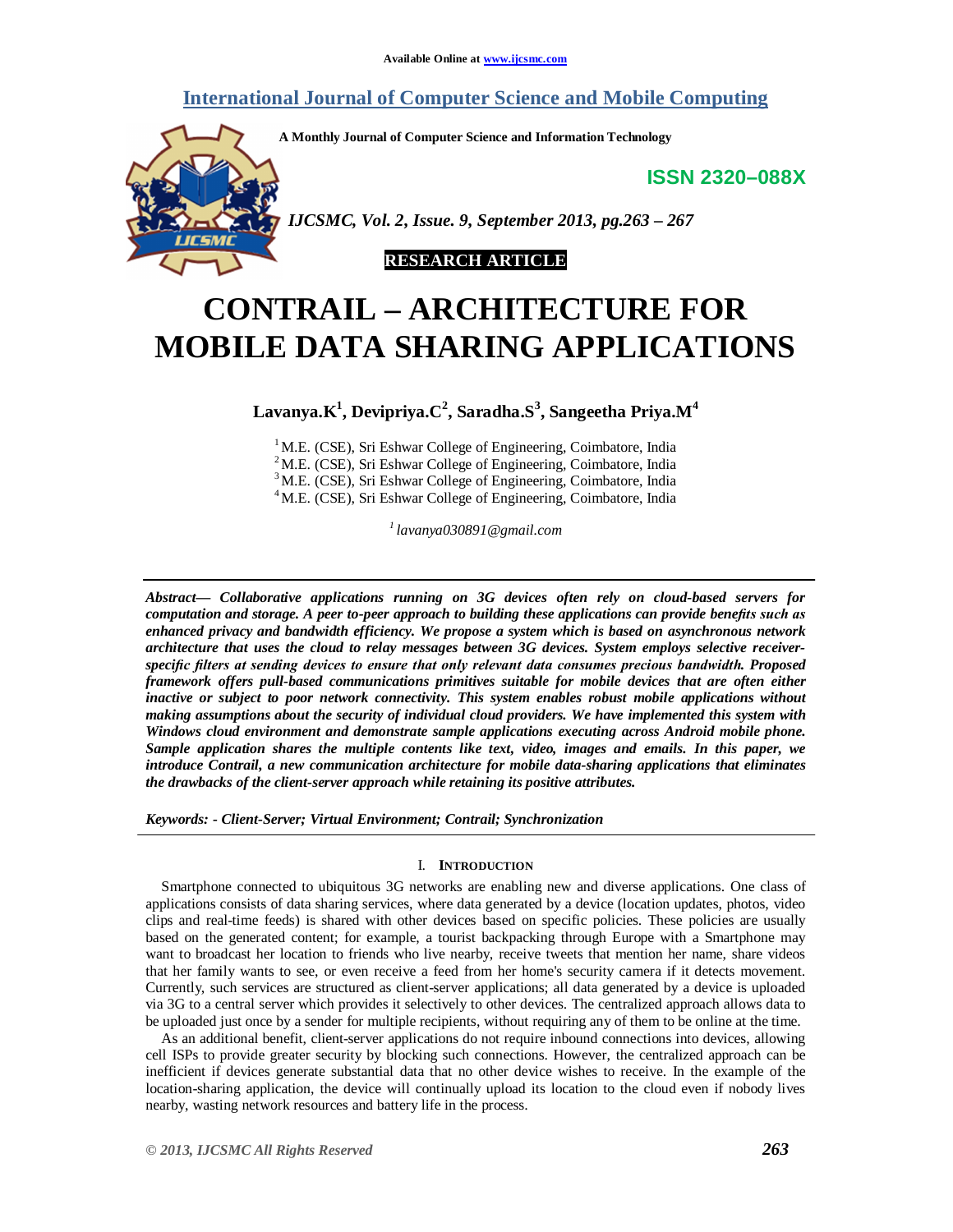A second problem with the centralized approach relates to privacy: users expose all data to application servers and the third-party cloud providers hosting them, and potentially even to other customers of the same cloud. Since the centralized server has to apply sharing policies on the data, simple encryption is not a viable solution. Privacy-preserving computing on encrypted data holds great promise, but is problem-specific and not yet widely deployed.

In this paper, we introduce Contrail, a new communication architecture for mobile data-sharing applications that eliminates the drawbacks of the client-server approach while retaining its positive attributes. Specifically, Contrail's goal is to enable applications that have the following properties:

*Efficiency*: Once Data is uploaded only if it is explicitly requested by some other device.

*Non-Intrusiveness*: if it is explicitly requested from some other device, then data arrives to device

*Privacy*: Data exchange between users cannot view by other device.

### II. **RELATED WORKS**

For mobile applications, a framework is created as virtual environment used for execution. This application controls the deployment and execution [5]. For virtual environment, service provider should be trusted by user. The cost of communication is high for virtual environment [6] or machine. This has live migration between the devices for mobile applications, no need of modification in code.

In this paper Android mobile is used with cloud server and leads to migration. This migration is used to reduce cost for existing applications. Collaborative computing [8] is used only for period of time, which focuses only on inside of devices. Collaborative computing used to transmit packages with the greater probability and less bandwidth.

Earlier work is to consume only less power for mobile devices using remote execution [11]. Cyber foraging represents the performance of the mobile client interactions. Partitioning is done automatically to reduce the coding efforts with serialization, safety and portability. Zap is a tool which used for testing the integrated devices. In process migration, migrates the live application of execution on network. Storing of snapshot image in distributed storage system and then migrate the device or system. Live migration achieved by workloads movement in cluster and the changes are updating continuously to another device without considering the cost of communication overhead.

These applications work in pervasive environment with workload consisting of low or limited bandwidth. Today's cloud framework is more focus on the privacy of data, cost for securing the data with large storage. Between the network devices QoS should be maintained using the protocols with integrated services such as RSVP [14]. This protocol used to carry the requests to virtual machine and that fetch the requests to proceed in network. QoS [15] applications choose service level by a mechanism called Integrated Services for traffic delivery, which deliver the packets even though in traffic. Only between the fixed nodes QoS data are transmitted.

## III. **ANDROID ENVIRONMENT**

Virtual environment is created for the Android application [7] that exchanges any type of data to another device. This can be done with Android mobile of version2.1 and with cloud or virtual environment which is used as storage system. This can be done only in online mode. Previous model has two issues that centralized approach can be inefficient if devices generate substantial data that no other device wishes to receive. In the example of the location-sharing application [9], the device will continually upload its location to the cloud even if nobody lives nearby, wasting network resources and battery life in the process. A second problem relates to privacy: users expose all data to application servers, and potentially even to other customers of the same cloud. Since the centralized server has to apply sharing policies on the data, simple encryption is not a viable solution. Privacy-preserving computing on encrypted data is used, but is problem-specific.

## *3.1 Experimental Background*

Contrail assumes that devices trust each other. For example, when one device sends data to another device, it trusts the recipient to not redistribute that data. Similarly, we assume that devices do not impersonate each other. We expect this trust to result from social contracts; for example, if the owner of the sending device knows the owner of the receiving device. In concrete terms, we assume the existence of a social graph where the existence of a link between two users implies that they trust each other completely. We assume that it is unsafe to reveal data to a cloud provider in unencrypted form. We do assume, however, that cloud providers are reliable and do not lose in light data. We assume that individual cloud providers can become unavailable due to new `failure modes', such as quota overages, payment delays, increased rates and changing business alliances. We assume that at least one operational and feasible cloud provider exists at any given point of time.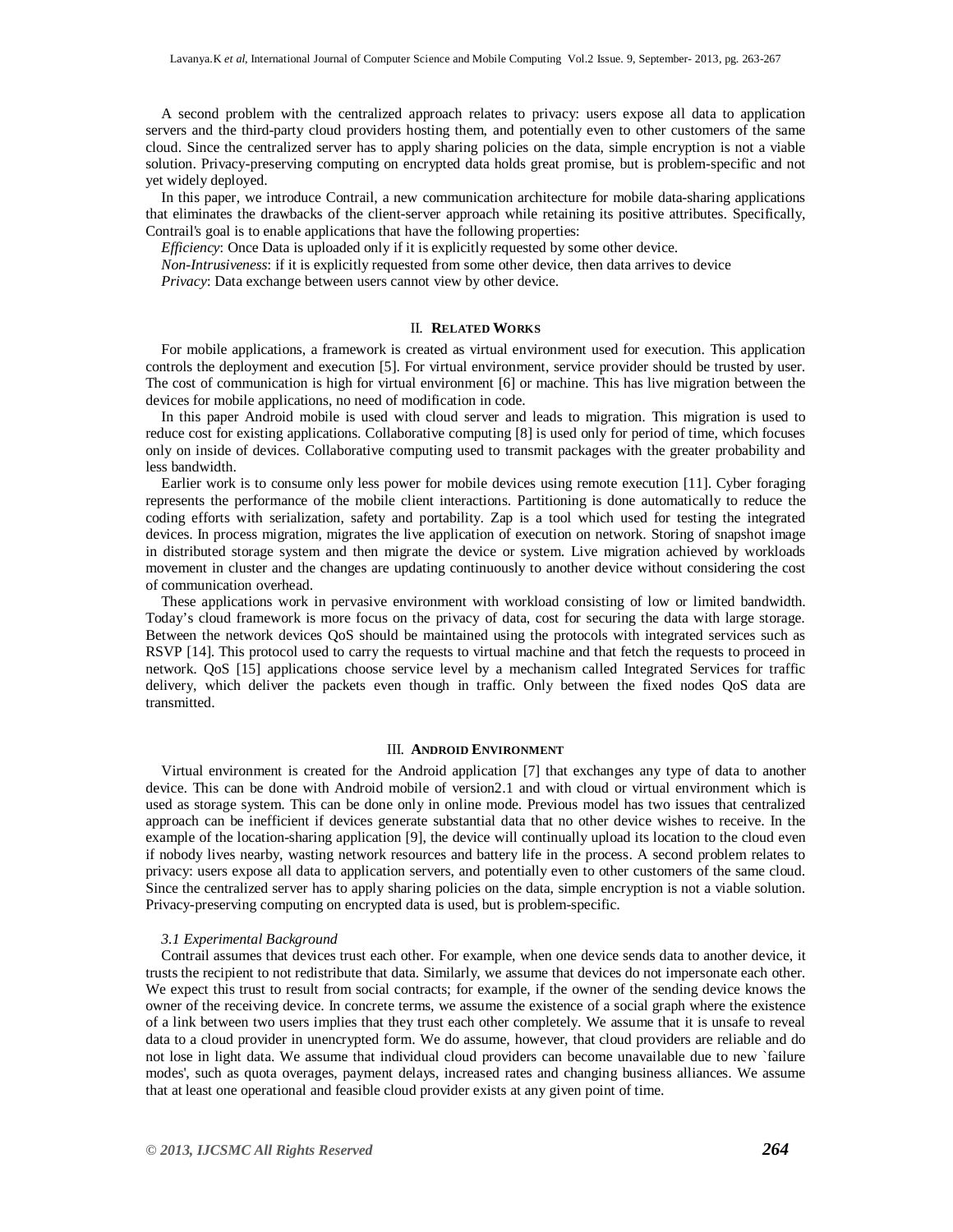Contrail consists of two primary subsystems: a client side module that executes on each device, and a messaging layer that resides in the cloud. Each client-side module periodically initiates a TCP/IP connection to the cloud-based messaging layer via 3G (or a Wi-Fi hotspot). Contrail's basic operation can be described in simple terms: data sent from one device to another device is first uploaded to the cloud via one device-to-cloud connection, and subsequently pulled by the recipient device via another such connection.

These device-to-cloud interactions are the only network-level connections that occur in the system; for ease of exposition, we assume no out-of-band interactions between devices via channels such as Bluetooth. Applications on devices use Contrail by linking to a library that exposes several functions for sending and receiving data (see Figure 3.1.1). Internally, this library uses IPC to communicate with the client-side module running on the device. A single client-side module runs on each device in a separate process, and is shared by multiple applications.

## *3.2 Cloud Tier*

In the Cloud tire module we built a cloud execution model in which process and data's are executed across multiple servers. The first tier consists of front-facing web servers that accept and manage connections from clients. Application code executes in a second tier of stateless compute nodes, with all persistent data stored within a separate storage tier. The stateless nature of the compute tier allows such platforms to easily scale out code written from inexperienced developer's application; each incoming request can be load balanced to any compute node, allowing throughput to be ramped up simply by adding more machines to the system. The storage tier is separately scaled out to partition and replicate data in order to provide fault-tolerant and scalable storage.



Fig 3.1.1 Contrail Login

### *3.3 Blog Storage*

The blog storage is responsible for accepting connections from devices. As described earlier, the client module on each device periodically initiates a connection for pushing data or pulling it to a web server, which we will call the gateway for that device during that connection.

If this is the first time that the device is connecting to the cloud infrastructure, the gateway executes a `join' operation on a compute node, which then creates a queue in the storage tier for that device. The name of this queue is simply the Device ID of the connecting device. The purpose of the queue is to hold incoming data items and when the gateway receives a data message from the client module on the device, it executes a `send' operation at a compute node with the message as a parameter.

For each destination specified on the data message, the compute node locates the queue of the destination device using its Device ID as the queue name and appends the message to it. Before it appends the message to each destination device's queue, it changes the header so that it contains just that device as the sole destination. Alters sent to the device from other devices.

In cloud environment group users can be created by giving details and shared the details of the file in an organisation. A single user can create the group and fill the details of other user. User validates their details and stored in cloud storage. These details are stored in database. These can be created by generating report for validate users. These group users can have username and password. A user in a group should generate a report that details of the group and user. They can store any type of files which the storage in their group database.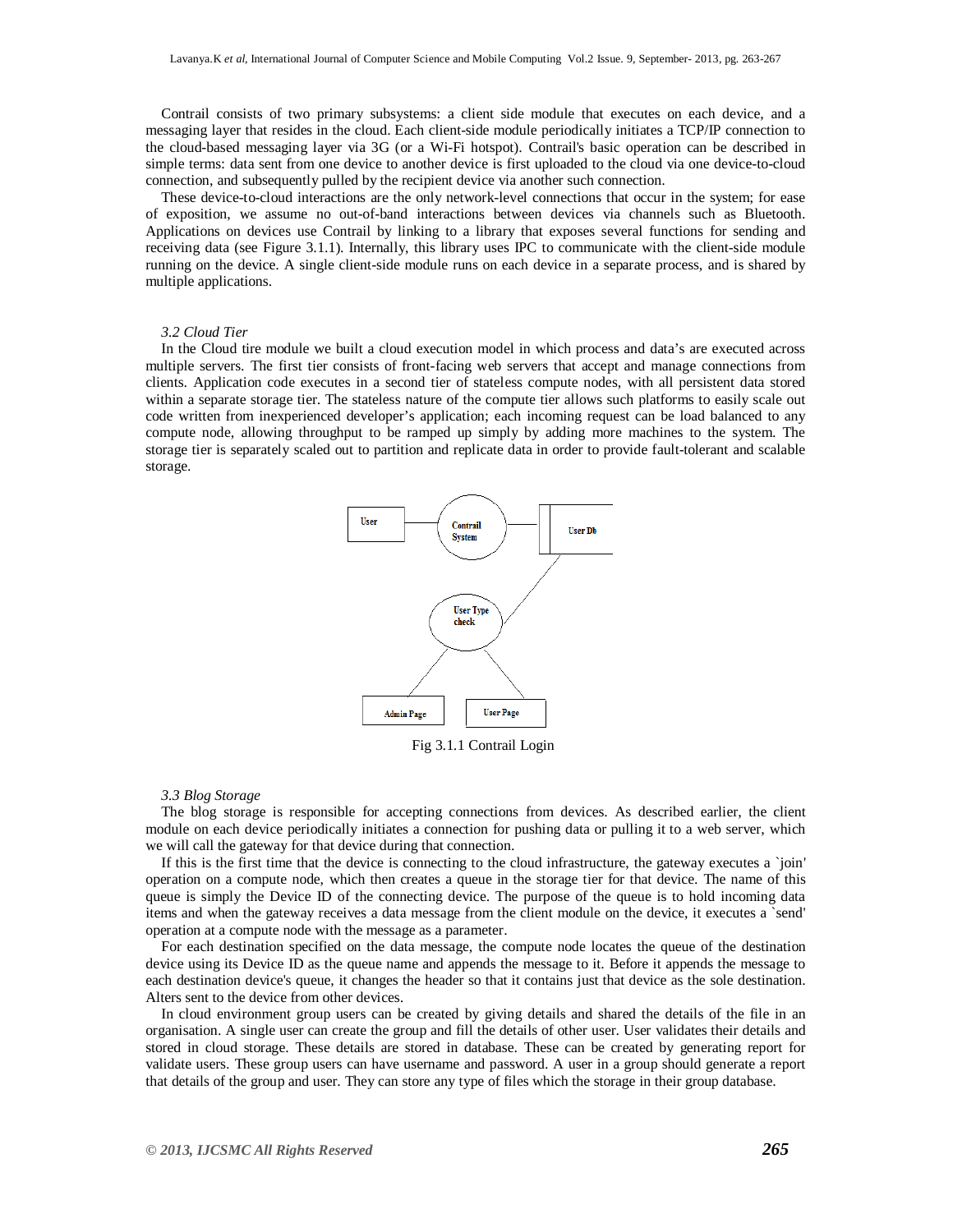## IV. **CLOUD MESSAGE API**

A messaging layer is that which resides in the cloud and runs as an API. An application creates an end-point by calling the Open Port function, specifying a PortID and a filter installation callback function. Once the application opens a port, other end-points {i.e., other applications with open ports} can try to install filters on it, in order to receive data from it. These filters are delivered to the application via the filter installation callback. When a filter is delivered, the application can either accept or reject it, by returning true or false from the respective callback.

To actually send data to other end-points, the application calls the Publish function with an item as a parameter. This results in all the installed filters being evaluated on the item. The evaluation of the filters is performed by the Contrail library, within the application's own process. If the file is matched by one or more filters, it is transferred to the client-side module via IPC by library, along with a list of destinations, corresponding to the end-points that installed.

## *4.1 Operations*

Cloud application should be created for storing the users and their details with the user login page. For each user has a storage which can access in offline, mainly this app is used to store files, videos, others, etc., which is overloaded by android mobiles. When the users enter the login with username and password, it enters into home page of cloud application. This app consists of photo viewer, gallery, etc., where the user can store their videos and photos. This also has news reader which can be of updated news stored from the mobile. For this contrail system is used as cloud application and retrieves from the repository system by user's account.

### *4.2 Experimental Setup*

A software application in general is implemented after navigating complete life cycle method of a project. Various life cycle processes such as requirement analysis, design phase, verification, testing and finally followed by the implementation phase results in a successful project management. The software application which is basically a web based application has been successfully implemented after passing various life cycle processes mentioned above.

As the software is to be implemented in a high standard industrial sector, various factors such as application environment, user management, security, reliability and finally performance are taken as key factors throughout the design phase. These factors are analyzed step by step and the positive as well as negative outcomes are noted down before the final implementation.

Security and authentication is maintained in both user level as well as the management level. The data is stored in Access 2000 as RDBMS, which is highly reliable and simpler to use, the user level security is managed with the help of password options and sessions, which finally ensures that all the transactions are made securely.

The application's validations are made, taken into account of the entry levels available in various modules. Possible restrictions like number formatting, date formatting and confirmations for both save and update options ensures the correct data to be fed into the database. Thus all the aspects are charted out and the complete project study is practically implemented successfully for the end users.

## *4.3 Communication*

Between mobile devices communication said to be reliable in our framework it is plays an important role in this application. The transferring of packets may take place and that the packet size may vary for different application. This may transfer the packets frequently and then update of database should also be frequent. Then user can transfer the files or data from database to their mobile phone. This may process at various speeds and contrail system will be used to store and retrieve the data using request by user. These will be stored in cachebuffer is updated frequently which can be re-fetched by the user.

Contact Provider is used in mobile phone for maintaining the contact list where the user can send the file to other users. These said that synchronisation is needed for the contact list to avoid confusion. Application data can be transferred to other mobiles and that based on the On-demand basis. Data can be requested by the application and it is send by the coherence protocol. These data are synchronised for transferring as packets with the destination and the source.

Virtual environment is that store the data as pool of the cloud storage. These pools as storage are maintained by the third parties like hosting organisations, which they contain only the large data which cannot be processed manually. These data are replicated and can take backup when it is in offline mode. This can be of distributed storage where many number of users can store the data and retrieve their own data by contrail environment with separate storage area in the cloud. This can be of distributed system which can be distributing the data to many systems at same time.